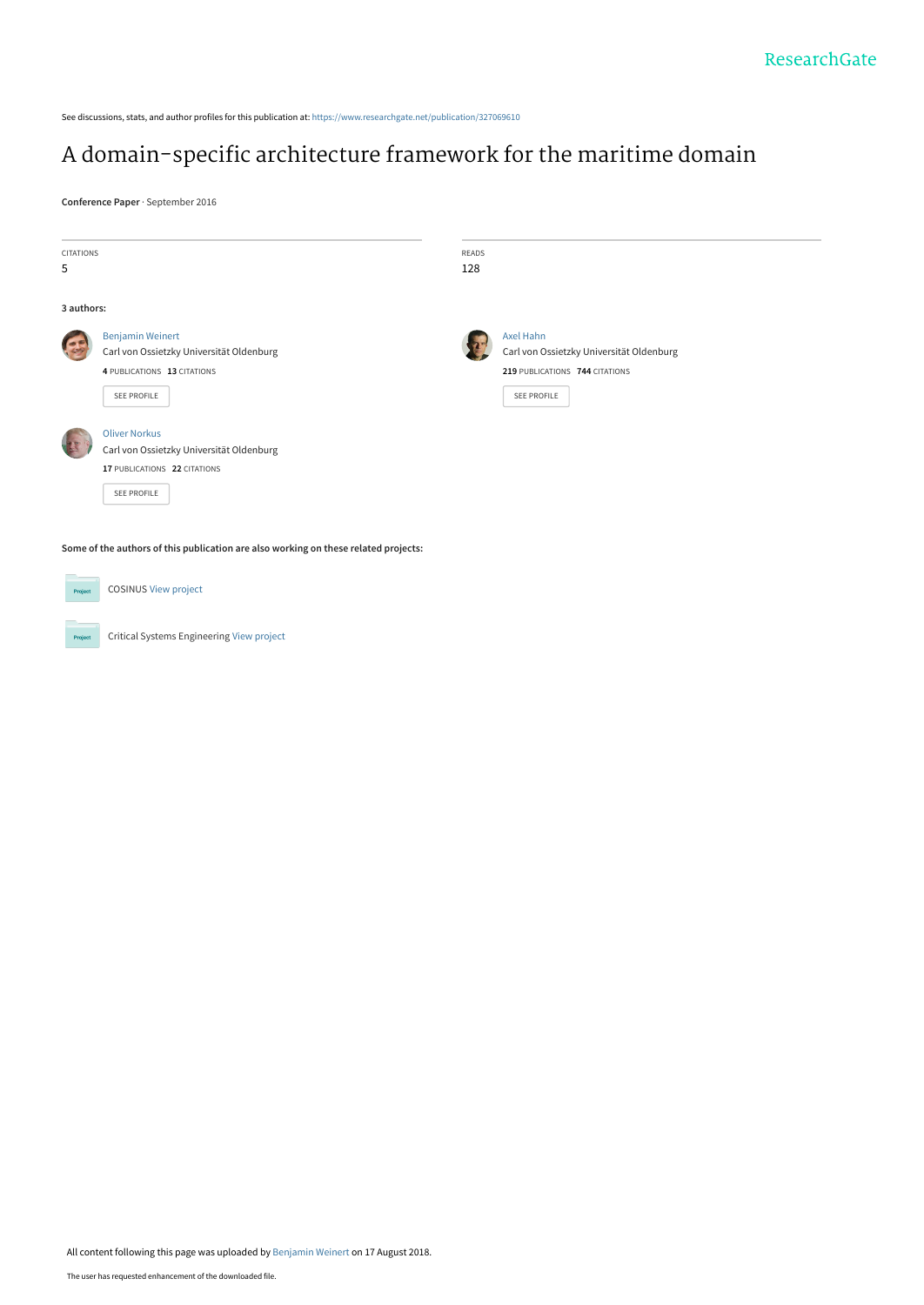## **A domain-specific architecture framework for the maritime domain**

Benjamin Weinert<sup>1</sup>, Axel Hahn<sup>2</sup> and Oliver Norkus<sup>3</sup>

**Abstract:** The maritime domain has the goal to harmonize heterogeneous systems and integrate new approaches into existing structures. In this paper we discuss the need for architectural methodology to overcome the challenge to coordinate the development of new systems considering technology issues, governance aspects and users between existing architectures in the maritime domain. We introduce already approved domain-specific architecture frameworks and present our approach for a suitable architecture framework which takes into account the appropriate structure of maritime domain.

**Keywords:** Maritime domain, system architecture, enterprise architecture framework, MAF, enavigation

## **1 Introduction**

Vessels and shore-based facilities are equipped with a variety of maritime systems to improve save navigation and traffic management. These heterogeneous systems such as automated broadcasting of vessel information (AIS), Electronic Chart and Data Information Systems (ECDIS) or shore-based vessel traffic management differ in a high degree.

Stakeholders in the maritime domain face the challenge to harmonize existing systems and integrate new approaches and technologies into existing technical and organizational structures for sustainable, reliable and safe maritime transportation. This affects technical components, organizational structures and human users as well as the common interaction as elements of socio-technical systems [Se13].

Hence, the International Maritime Organization (IMO) – the organization for global maritime matters as part of the United Nations - established the e-Navigation strategy. This is initiated as "the harmonized collection, integration, exchange, presentation and analysis of marine information on-board and ashore by electronic means to enhance berth to berth navigation and related services for safety and security at sea and protection of the marine environment" [MS09], [NC14].

<sup>1</sup> OFFIS Institute for Information Technology, R&D Division Transportation, Escherweg 2, 26121 Oldenburg, Germany, benjamin.weinert@offis.de

<sup>&</sup>lt;sup>2</sup> University of Oldenburg, Department of Computing Science, Ammerländer Heerstr. 114-118, 26129 Oldenburg, Germany, axel.hahn@uni-oldenburg.de

<sup>&</sup>lt;sup>3</sup> University of Oldenburg, Department for Business Computing, Escherweg 2, 26121 Oldenburg, Germany, oliver.norkus@uni-oldenburg.de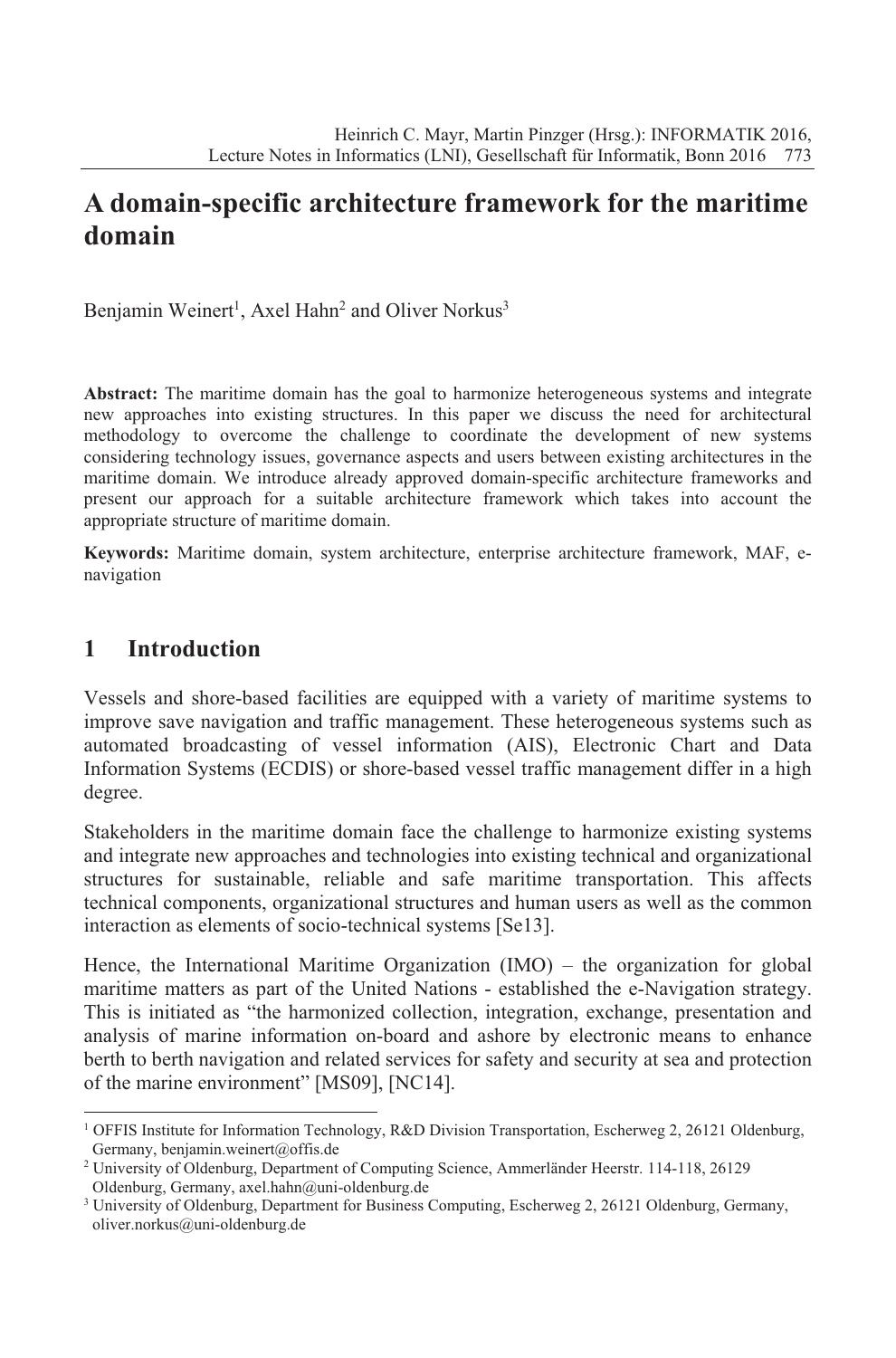This strategy is for the maritime domain. It defines a set of goals for the evolution of the maritime domain. E-Navigation focuses on the users needs shipside and ashore and aims to reduce the risk of accidents on sea and improve safety and efficiency in the maritime processes. This strategy bases mainly on interoperable information exchange between services and systems [NC14].

Thus, it is a vision in which direction the further development of the maritime domain shall go. However, the contribution wherein the strategy is defined, lacks on tools and methodologies to accomplish the goals defined in the strategy [MS14], [MS09].

Therefore, the maritime stakeholders face the challenge to operationalize the e-Navigation strategy successfully. This includes the use of a domain-wide suitable methodology considering relevant characteristics of the maritime domain to enable a structured and consistent view on maritime systems from different perspectives. This methodology needs to support a common development process for upcoming e-Navigation systems.

Thus, this paper introduces the Maritime Architecture Framework (MAF) as a domain specific architectural methodology to overcome the challenge to coordinate the development of new systems between technology issues, governance aspects and users between existing architectures.

In the following sections, we discuss first the need for a maritime domain specific architecture framework. Second, we present existing approaches for a domain-wide architecture model before we introduce the MAF as maritime domain specific architectural methodology including its relationship to the structure of the maritime domain. Finally, this paper is concluded in section 5.

## **2 Challenge for a domain-specific architecture framework**

The existing systems in the maritime domain are stand-alone solutions for each use case. These systems are barely integrated and combined with each other. Currently applied solutions also do not support a domain-wide information exchange. In addition, they do not follow the e-Navigation strategy and thus they are less future-oriented but well embedded in the maritime domain infrastructure [DN15].

The IMO aims with its e-Navigation strategy for a harmonized collection and integration of maritime information and systems. Upcoming solutions such as new maritime systems, for instance communication between ship and shore, should consider the high number of already existing heterogeneous systems [NC14]. This results in a high integration and coordination effort for managing the interactions with these various systems [MS09].

Therefore, it happens that existing socio-technical systems are based on different architectural designs and are embedded in various organizational and governance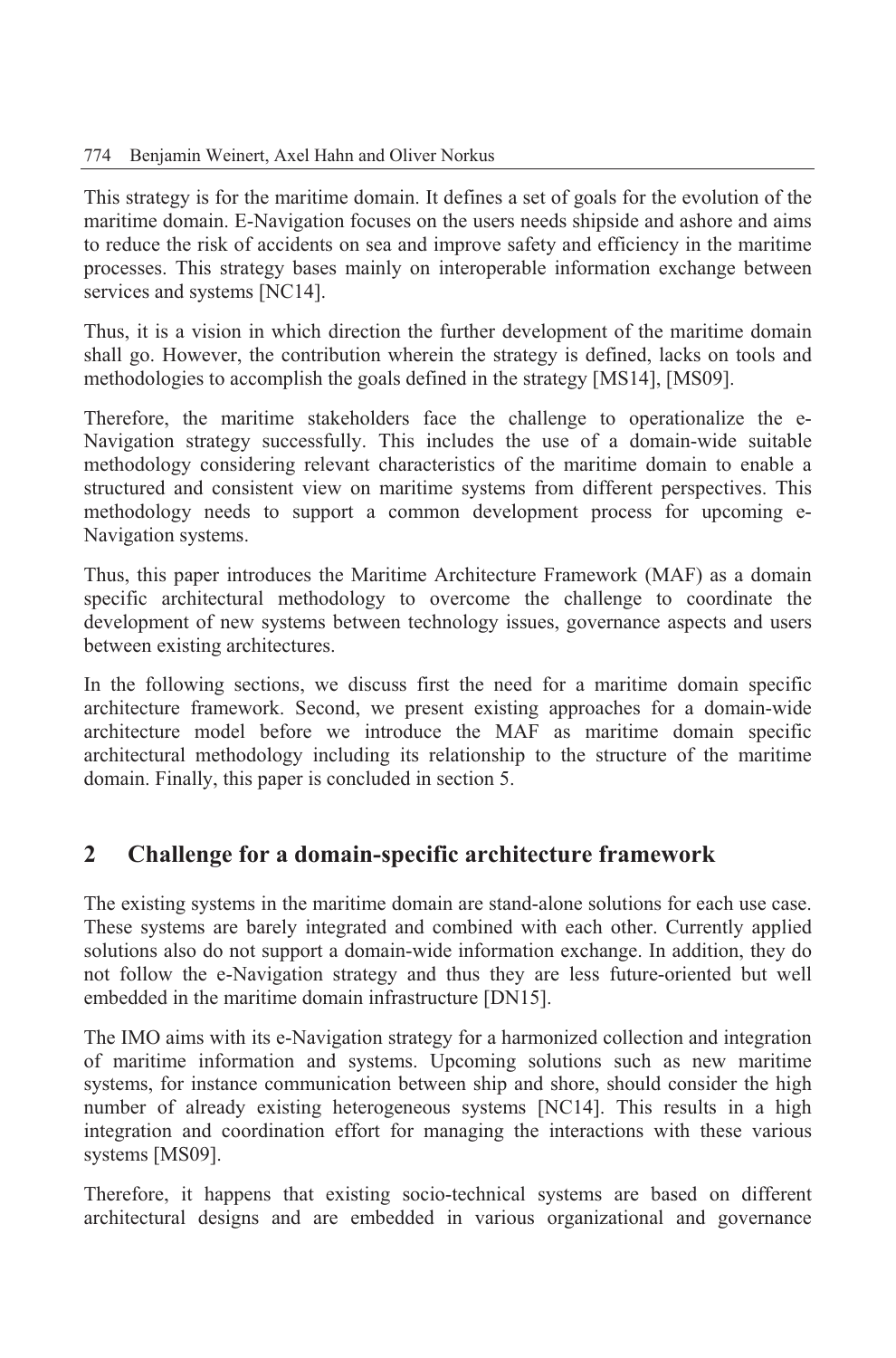structures in international, regional and national matters. Following IMO's e-Navigation vision for seamless integration between existing and upcoming systems, existing systems have to be analyzed in a structured way on their system architectures including the specific context and organizational structures in which a system is embedded to enable views from different operational or technical perspectives on the examined systems. This will enhance the understanding of the relationship between the maritime world and the examined systems and to consider this during the development of new e-Navigation systems (see figure 1).



Fig. 1: Challenge for a domain-specific high-level framework

The answer to this challenge should consider the overarching e-Navigation strategy and IMO's reflection of the maritime domain. Consequently, it shall provide a consistent methodology to structure the engineering process of socio-technical system concepts and to align technical systems. Hence, such a framework needs to frame the maritime domain including its stakeholders, the existing and upcoming technical system (architectures), related business processes and organizational structures including governance and regulation aspects to enable a complete view on the maritime infrastructure.

Summarized, there are challenges within the maritime domain, which could be solved by an integrated maritime framework. The requirements for such a maritime framework are:

- Support the development of maritime system architectures by offering a structured methodology, which enables to identify possible interoperability issues to ensure a communication and cooperation across the systems or to identify overlaps and gaps within their system architectures.
- Support the analysis of maritime systems regarding their technical architectures and organizational structures.
- Ensure a domain-wide consistent terminology for a common understanding using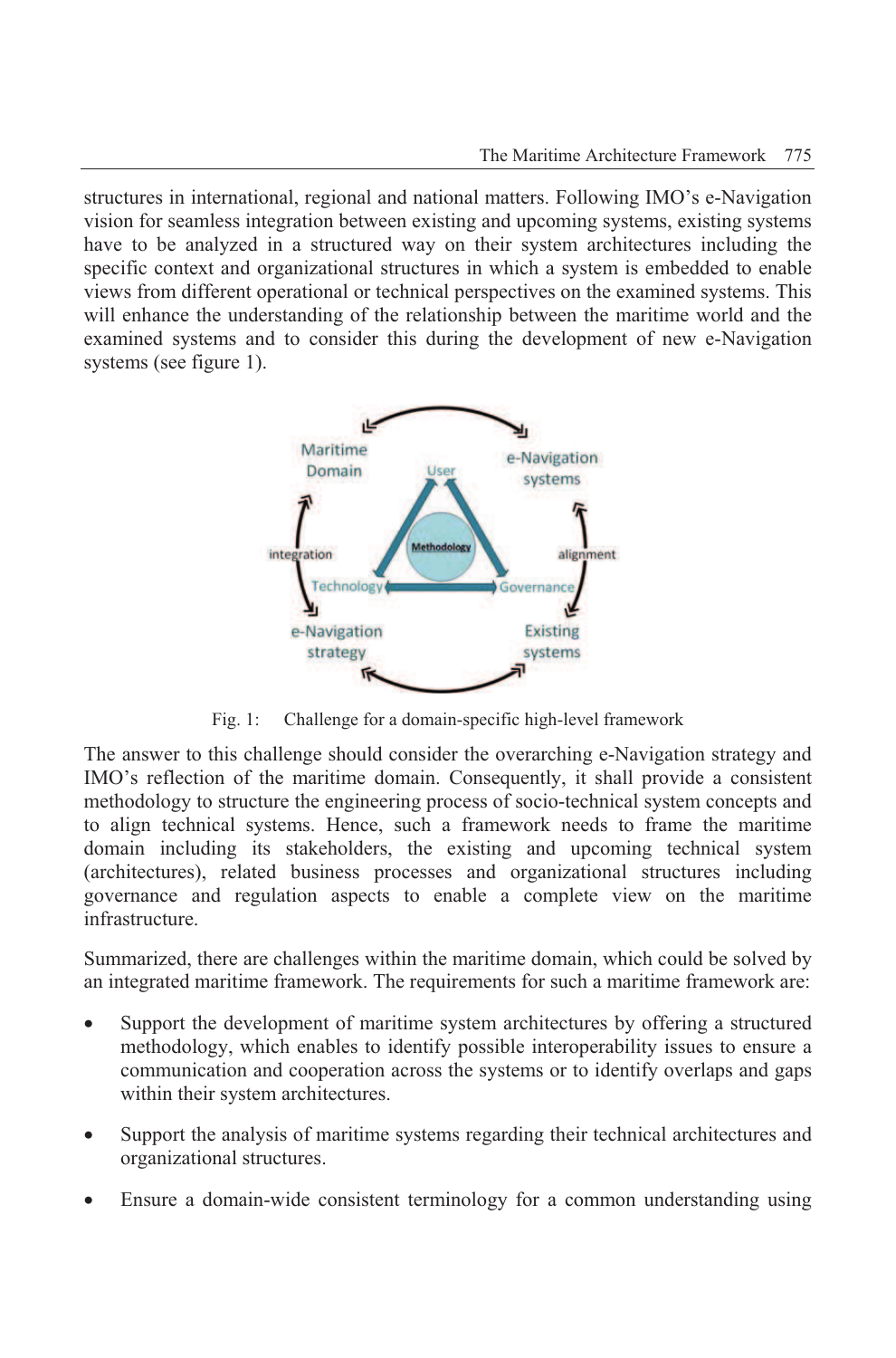this framework.

 Allow the design of organizational and technical harmonized and optimized architectures.

### **3 The Maritime Architecture Framework**

To overcome the challenges and requirements described in the upper section, the authors have negotiated to develop the Maritime Architecture Framework (MAF) in a broad community process. MAF is derived from the successfully established architecture model in the energy domain named Smart Grid Architecture Model (SGAM). SGAM is shortly explained in section 3.1, where after the specific development of the MAF is discussed (section 3.2). Section 3.3. introduces the concept before a well suitable visualization and modelling approach for the MAF is shown in section 3.4. The methodology to close the gap between the generic e-Navigation strategy and the current architectural world in the maritime domain is presented in section 3.5. Next to this introduction of the MAF, the following chapter will discuss the application and evaluation.

#### **3.1 SGAM - A domain specific framework from the energy domain**

Smart Grid Architecture Model (SGAM) is a successfully established implementation of an Enterprise Architecture Framework to address domain specific issues in the electric utilities domain. SGAM was developed to handle the complexity of the Smart Grid system-of-systems approach with focus on interoperability and standardization aspects for business and governance as well as for technical issues [CE12].

SGAM structures the electric domain to ensure a consistent basis for discussions in heterogeneous groups. It takes established domain-independent frameworks (e.g., TOGAF [TO16]) as well as domain-specific models into account. SGAM is used to describe technical use cases as well as business cases [UE15].

SGAM structures the aspects of the domain into three dimensions. It covers an interoperability dimension with five layers of specification aspects ranging from business objectives down to physical components. Furthermore, it includes a hierarchical dimension (named *zones*), which structures the power system management as well as a domain related dimension (therefore named *domain*) to represent the energy production and consumption chain. Besides the multidimensional model, SGAM's methodology supports the specification of use cases including stakeholders, actors and technical aspects and allows the mapping to its model [UE15].

The SGAM approach is successfully applied in the energy domain and already adapted in other domains. The industry 4.0 initiative in the industry domain uses the design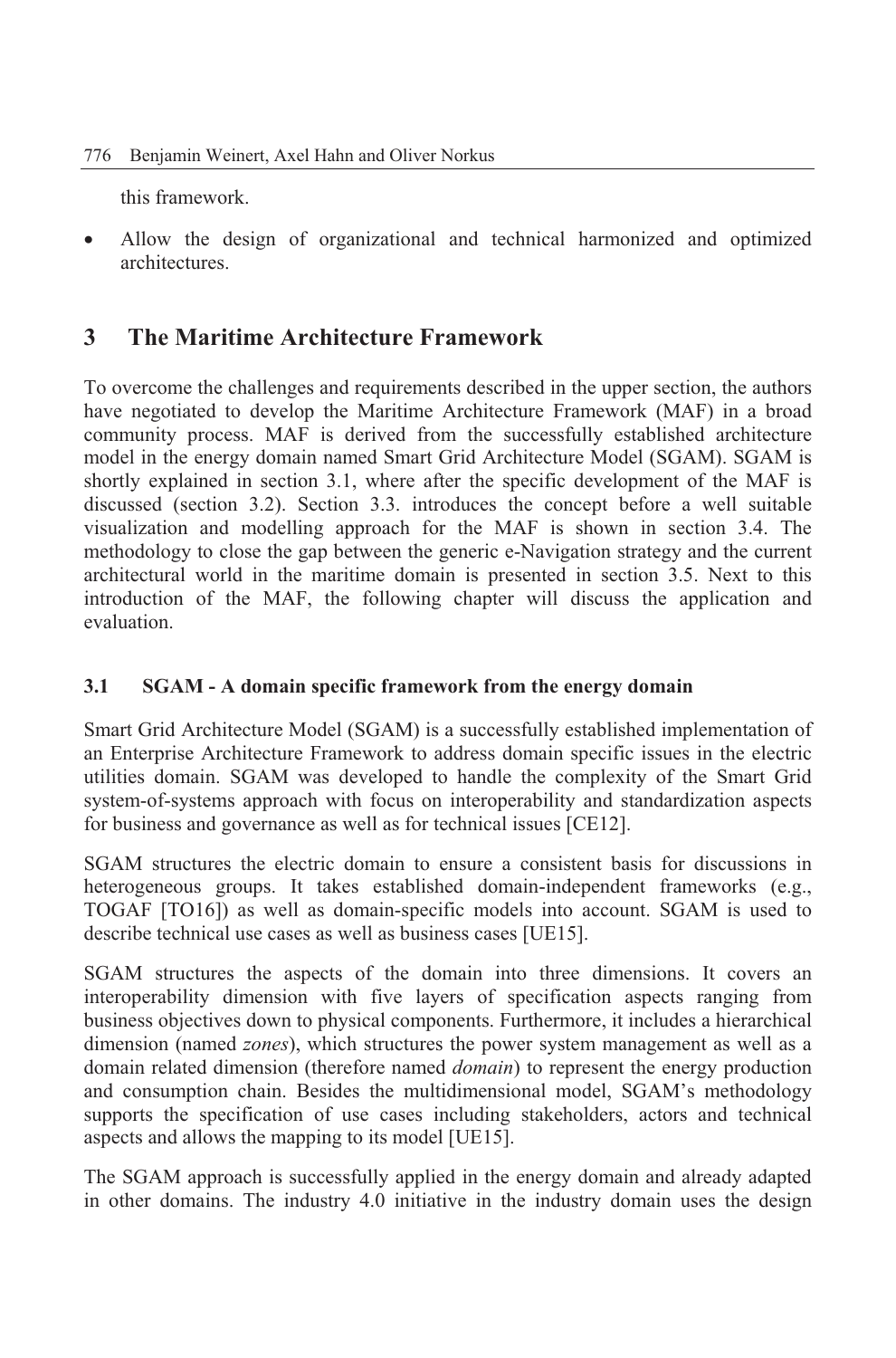principles of SGAM in the Reference Architectural Model Industry 4.0 (RAMI 4.0) to enable different user perspectives to achieve a common understanding of the industrial value chain including their components, standards and use cases [HR15].

#### **3.2 Development**

The MAF is adopted from the SGAM Model by a community process. The authors derived an initial version directly from SGAM using existing maritime architectures and reference architectures. This includes the Common Shore Based System Architecture [IA15a], [IA15b] and IMO's e-Navigation architecture as well as the maritime service portfolio, a collection of maritime services done by the IMO [NC14].

In a second step the MAF proposal was discussed with numerous stakeholders from industry (provider for navigation systems and communication technology, system integrators, ship-owners, pilots and others) as well as engineers working for governmental maritime agencies (e.g. Germany, Denmark, Sweden, Korea) and researchers (in Norway, Australia, Austria, Korea). This lead to an updated version as introduced by this paper.

At present, the MAF is under discussion by the working group of the eNAV committee of the IALA, the International Agency for Aids to Navigation and Lighthouse Authorities. Additionally, there are the test cases for using the MAF to structure a base architecture for e-Navigation named the Maritime Cloud, the development of data exchange to portable pilot units (PPU) and synchronization of port services within the project CPSE-Labs (see chapter 4).

#### **3.3 Concept**

The MAF needs to establish clear relationships between technical systems, users and related governance aspects. This includes:

- existing business objectives, that explain the benefits of the systems,
- regulation and governance aspects, which regulates the maritime domain,
- technical functions, that are required to realize the business objectives,
- information exchange between those technical functions including the related information types and / or data models,
- communication protocols to allow the aspired information exchange and
- components, which are required to implement the technical hardware in the system.

It needs to cover the domain as stated by the IMO [MS09]. To enable the representation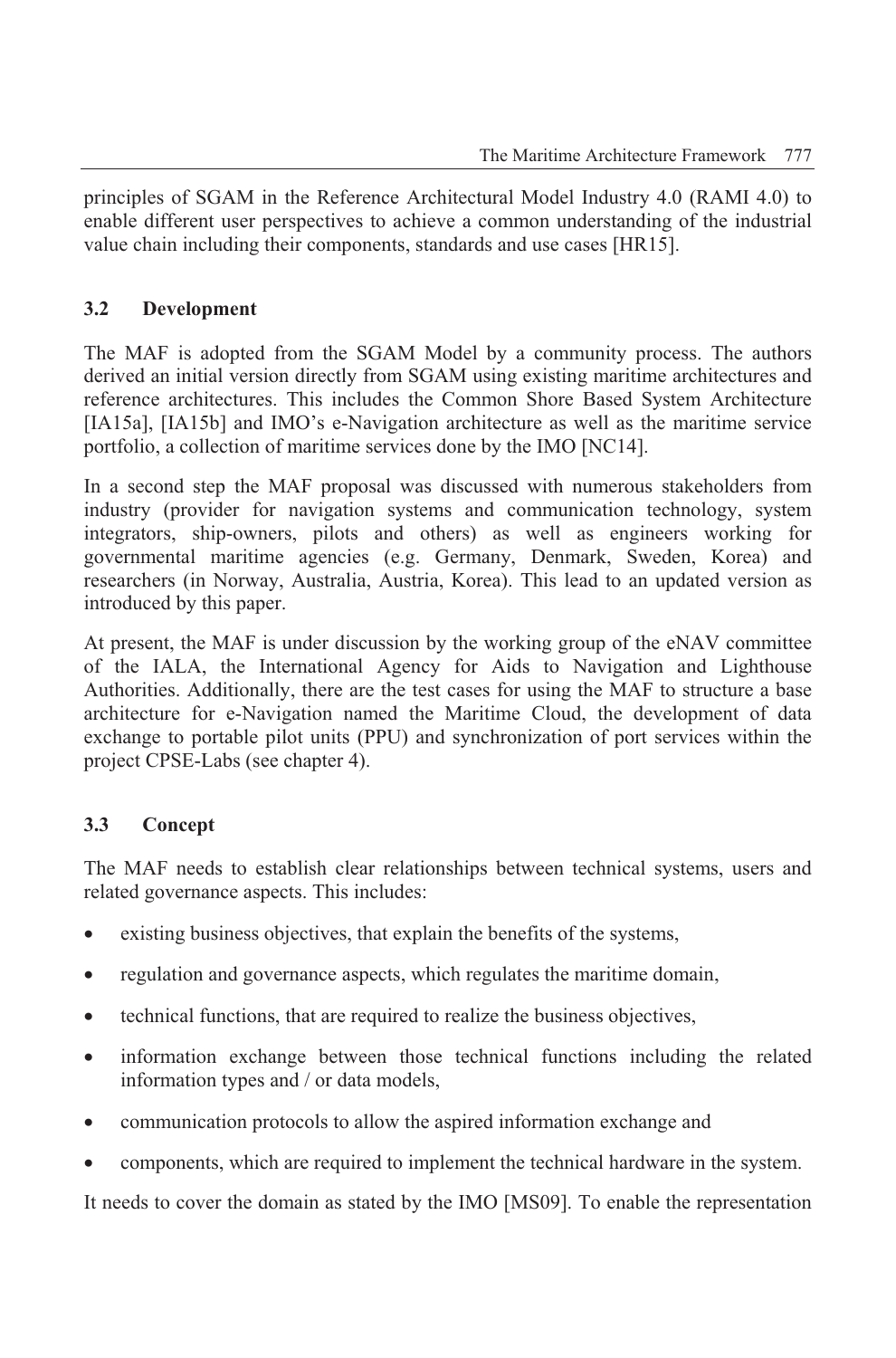#### 778 Benjamin Weinert, Axel Hahn and Oliver Norkus

of relationships between technical issues with organizational aspects such as business objectives or governance issues, the framework needs to include different interoperability views. Therefore, the MAF derives the interoperability layer used in the SGAM approach [CE12].

Similar to the user-needs driven e-Navigation strategy, the MAF focuses on a useroriented analysis of specific use-cases with respect to the examined architectures. It adapts the Maritime Service Portfolios (MSP) as improved provision of services to vessels and users [MS09] to define the scope of the MAF and as a basis for user and use case specifications of examined architectures.

Referring to established approaches, the framework is divided into two parts:

- The multidimensional cube for a graphical representation of the underlying maritime domain and the examined system architecture,
- A methodology to structure the examined system including the system requirements and (possible) use cases in a consistent way.

#### **3.4 The multidimensional cube**

The multidimensional cube (MAF-Cube) offers a consistent view on architectures on different levels. As shown in figure 2, the requirements which were defined in section 3.2 are used to display (1) interoperability-, (2) hierarchical- and (3) topological aspects of the maritime domain. From now on, we use the terminology *axis* for the name of the dimension and *layer* for the surface with all aspects, which belong to a *category*. All aspects on a layer can be sub-structured by the categories of other dimensions.



Fig. 2: The MAF-Cube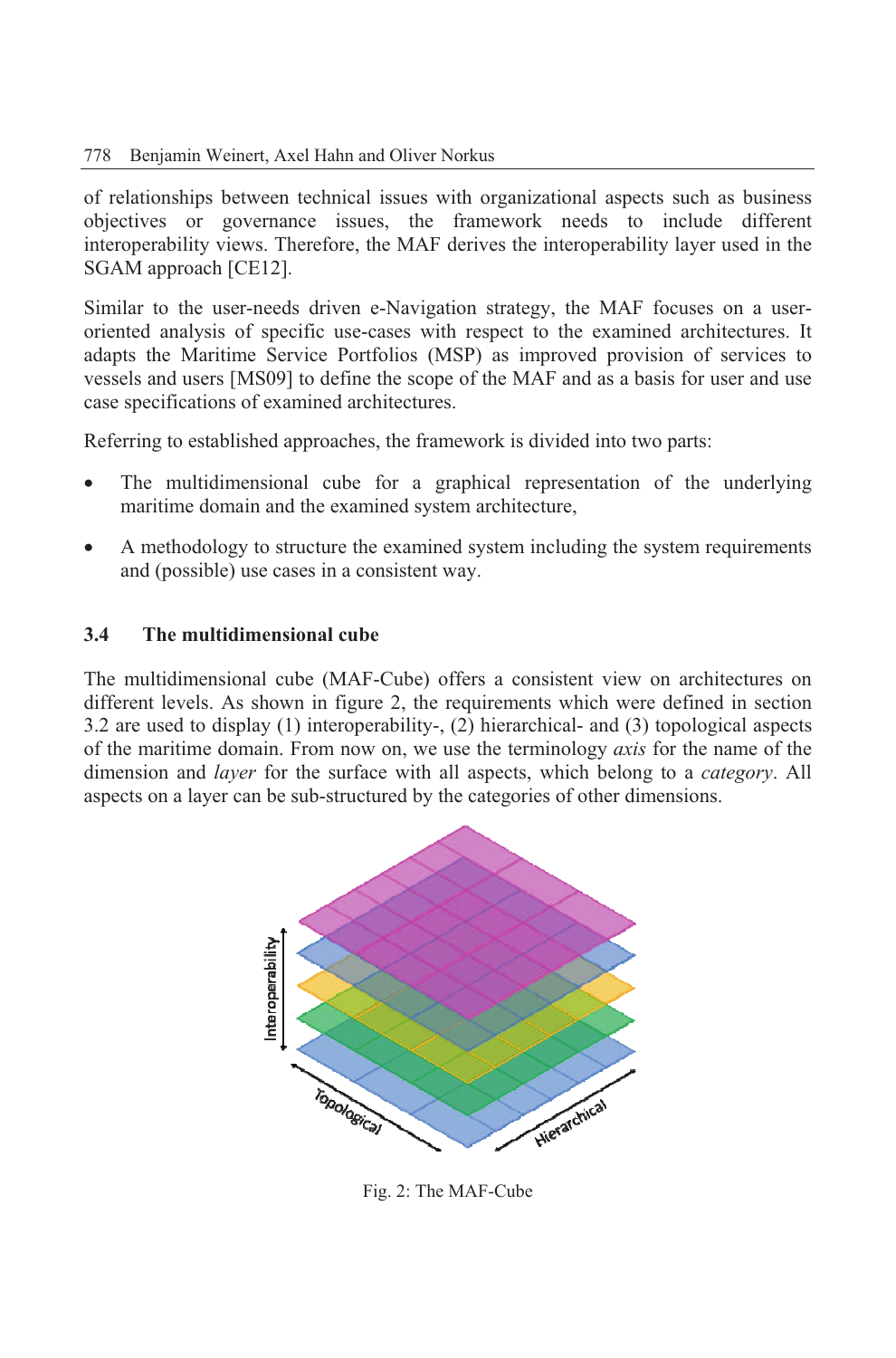The topological axis represents the logical location where a technology component is located. The interoperability axis addresses communication, data and information, usage and context of a maritime system. The hierarchical axis substructures management and control systems of the maritime domain, for example for maritime transportation systems from the traffic management of a coastal area down to the radar echo of a vessel.

#### 3.4.1 Topological axis

The layers are derived from IMO's breakdown of the maritime domain [NC14] and cover the structure of the maritime domain in a logical location. The axis contains the layers:

- Ships and other maritime traffic objects: Representing entities in the maritime domain (e.g., vessels). It covers the ship-side entities of the e-Navigation architecture.
- Link: Representing entities dedicated to physically interact between maritime traffic objects and shore, such as telecommunication methods and protocols. Represents the three levels of *Operational links*, *Functional links* and *Physical Links* between shipside and shore-side.
- Shore: Representing entities of the shore side infrastructure, activities and systems on shore including interfaces to logistical movements in/out of maritime domain.

#### 3.4.2 Interoperability axis

The interoperability layers cover organizational, informational and technical aspects and include the different levels of interaction (*operational*, *functional*, *technical* and *physical*) as stated in IMO's e-Navigation vision [MS09] and are derived from SGAM [CE12].

- Regulation & Governance: Role and legal basis of international, regional or national (shipping) authorities.
- Function: Functions and (elemental) services including their relationships.
- Information: Data and information that is being used and exchanged between functions, services and components. It describes data and information objects including its semantic and data models.
- Communication: Protocols and mechanisms for the interoperable exchange of data between components.
- Component: Required components in engineering terms. This includes, amongst others: systems, actors, applications, services, network infrastructure.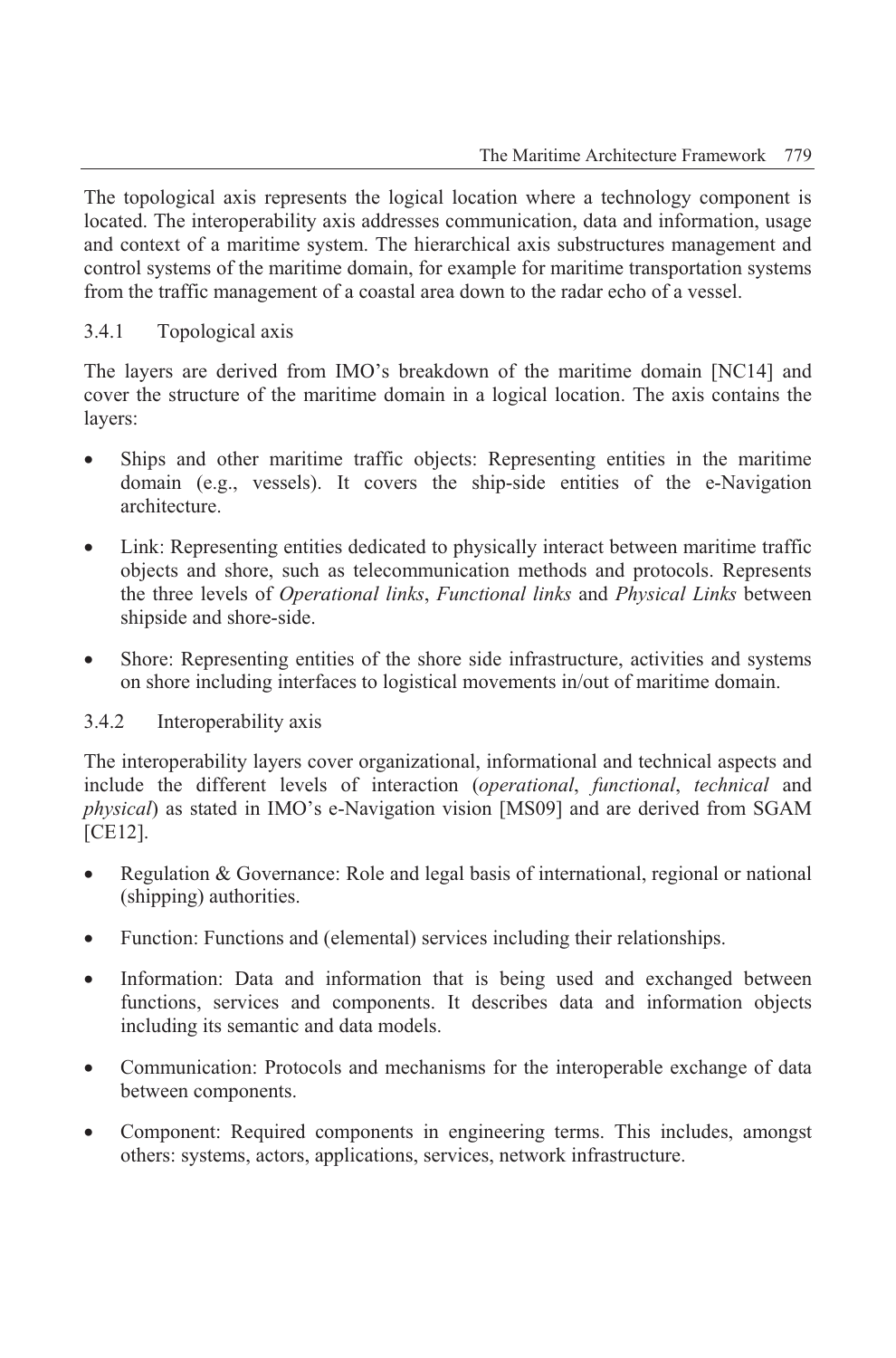#### 780 Benjamin Weinert, Axel Hahn and Oliver Norkus

#### 3.4.3 Hierarchical axis

This axis covers economic, technical and physical issues of a maritime system. It starts with the classification of the examined system into its field of activity and continues with system-specific operations before the system will break down into technical services and their components as well as interfaced physical components.

- Fields of activity: Systems, which support or manage different markets or eco systems along the maritime domain.
- Operations: Global, regional, national and local operational perspectives used by companies or authorities (e.g. a traffic flow management).
- Systems: Technical systems, which integrate or use technical services for gaining a virtual representation and control of the transport processes.
- Technical Services: Single technical and logical services.
- Sensors & Actuators: Local infrastructure for detecting objects with physical means and receiving / processing the results with physical systems and hardware.
- Transport Objects: Entities of maritime transport processes such as vessels, floating objects and aircrafts operating in the maritime domain.

#### **3.5 Methodology**

The methodology is composed of three main steps leading to enable an easy mapping of system architectures to the MAF-Cube. The scope of this process is to structure the system engineering phases starting from planning over the identification of requirements to the use case development in a harmonized and formal way. This allows the user to map the results, to visualize in the MAF-Cube to explore interoperability issues and to identify spots which need to be standardized.



Fig. 3: The Maritime Architecture Framework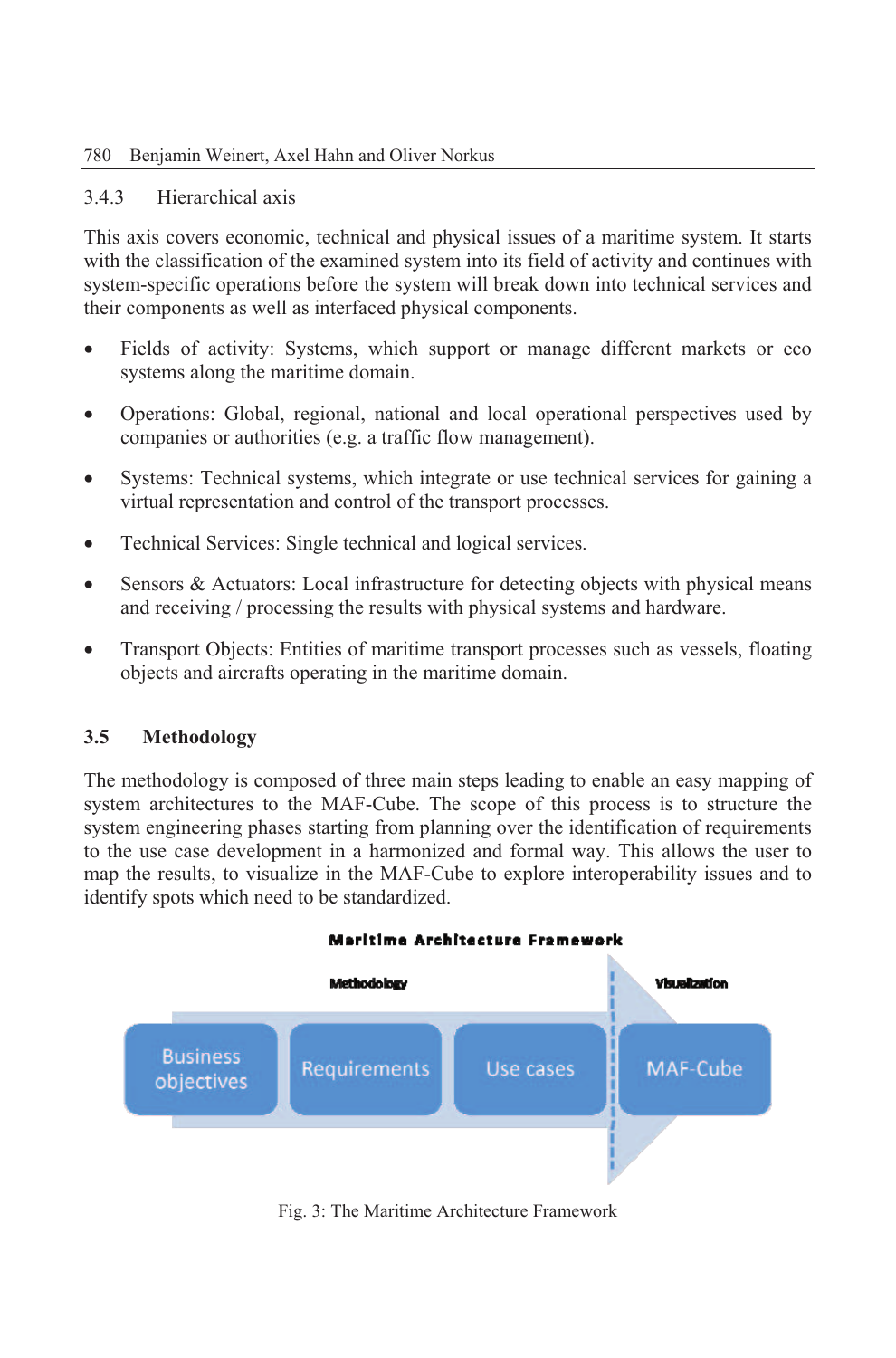As shown in figure 3, the methodological steps are built upon each other. During this process, the MAF orients towards at least three different user-groups:

- (1) Business: Sorts all high-level decision makers governing the business objectives and the ambient business structures.
- (2) Engineer: Addresses the technical working group responsible for the realization of the objectives, given by the Business group.
- (3) Consumer: Groups users, who are not participating in the system development but have interests in the future use of the systems.

The framework provides this methodology, tools and templates for an alignment of characteristics of different system architectures. This framework includes a derivation of the Requirement Abstraction Model [GW06] which originally ensure interoperability between product requirements. This approach is used in the MAF to concretize the business objectives and requirements to the same abstraction level as basis for the development process of a system architecture or for an alignment between system architectures.

Furthermore, the MAF methodology includes a use case template, which follows the international standard for use case methodology in [IE15] and is extended considering the domain-specific characteristics. The use case template comes with an actor list, which is derived from the maritime users as defined by [MS09] and is enriched by facilitating the descripted information to UML diagrams. Therefore, it is supposed to support a consistent understanding of functionality, actors and process across different projects and between different organizational structures in the maritime domain.



Fig. 4. The MAF process

Finally, the methodology includes a process to extract descripted information of a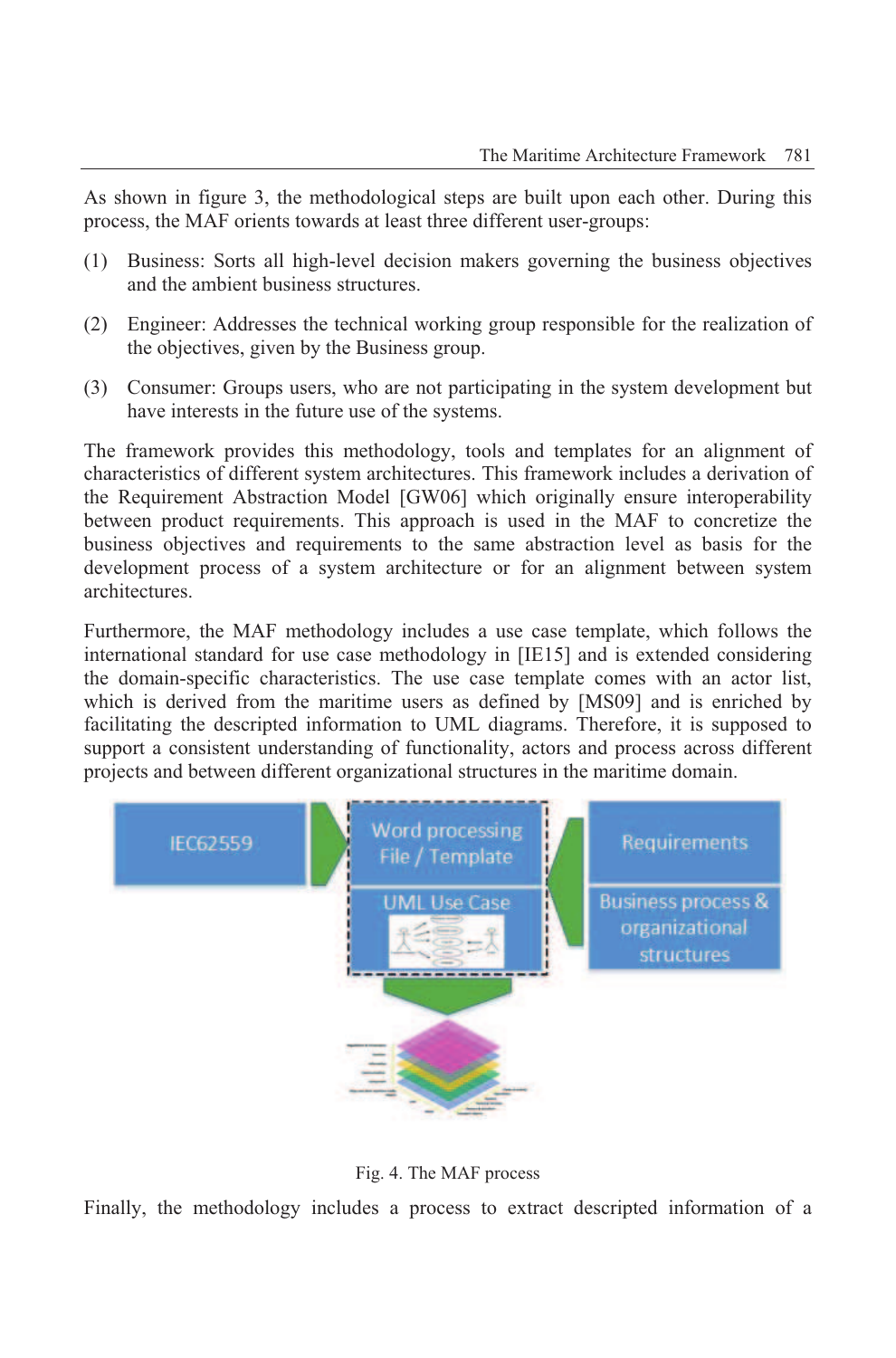systems architecture from the use cases to ensure a successive mapping to the MAF-Cube. This step identifies physical components and business relatives of the examined architectures and includes standards, rules and regulations regarding to the interoperability layers. The cube allows to locate the system architecture and related components in the maritime domain (shipside, shore-side or as a link between them). Furthermore, the cube enables to structure the system construction including its field of activity in a hierarchical order (see figure 4).

## **4 Application & Evaluation**

The Maritime Architecture Framework supports different functions. First, it ensures a common basis including consistent terminology to map existing architectural approaches and interfere between them.

Second, the framework can be used to support the development of an enterprise architecture by representing the technical aspects of systems and the interrelationships to organizational structures of the targeted field of application. This includes to follow a top-down approach, developing a business architecture and in relation to that, the belonging IT-environment. Otherwise, the framework is also proposed to follow a bottom-up approach to support the adaption of existing heterogeneous architecture into an e-Navigation compliant architecture to ensure interoperability with other systems.

First evaluations of the Maritime Architecture Framework are done as part of internal projects and interviews with experts of the maritime domain as well as experts for ITand enterprise architectures. Regarding to this, the MAF is work in progress and has reached a stable maturity. Therefore, the framework is part of the 2<sup>nd</sup> round of experiments of the CPSE Labs Design Centre Germany North [CP16a]. The experiments focus on the development of different maritime systems in context of e-Navigation. The MAF will be used for evaluation on a larger scale by supporting the development of such Cyber-physical systems in the experiments [CP16b]. This includes the support for interoperability and integration for cooperation between the systems.

## **5 Conclusion**

This paper addresses the need of a common methodology to align and integrate existing system architectures in the maritime domain. According to this, we present the Maritime Architecture Framework as a standardized methodology to assemble existing architectures in a meaningful and unique way to identify interoperability issues, interfaces and links to other (upcoming) systems. Thus, as an impact of the MAF, the gap between the visionary IMO strategy and the current problems of maritime players is handled to make the maritime domain more sustainable and future-ready. As first applications and evaluation steps show, the MAF is an effective, well suitable tool for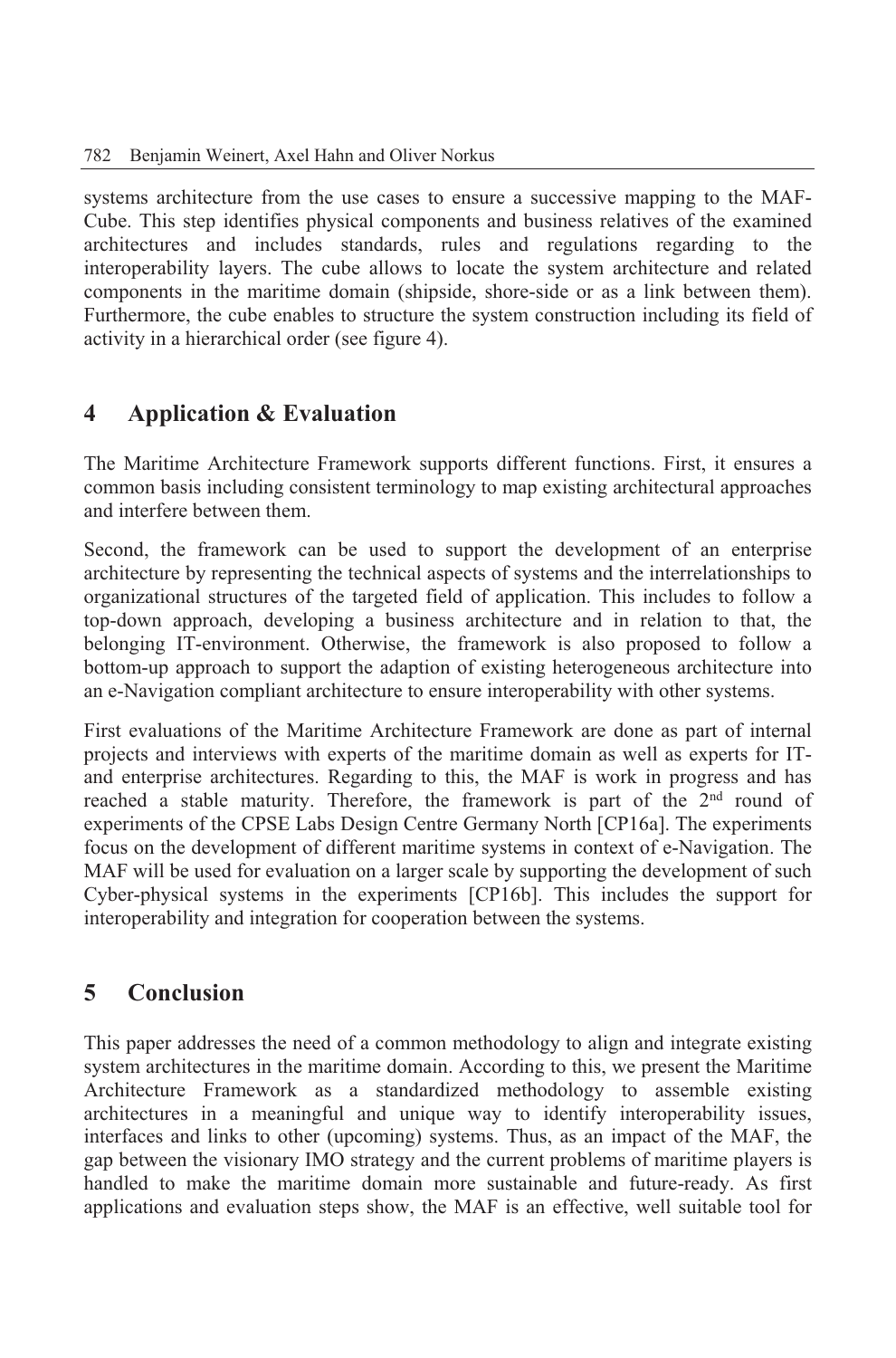that case. In subsequent stages of the MAF it is used in larger scenarios and further improved.

#### **6 Acknowledgement**

The work presented in this paper is part of the maritime research at the University of Oldenburg and OFFIS, Germany. The authors of this document explicitly invite maritime stakeholders to contribute to the further development of this framework. Upcoming extensions and changes will be discussed in an open governance group. We thank the Ministry of Science and Culture of Lower Saxony for supporting us with the graduate school Safe Automation of Maritime Systems (SAMS).

#### **7 References**

- [CE12] Smart Grid Reference Architecture, CEN-CENELEC-ETSI Smart Grid Coordination Group, 2012.
- [CP16a] Cyber-Physical Systems Engineering Labs: 2nd Open Call for innovation projects, http://www.cpse-labs.eu/downloads/CPSELabs-2nd-open-call\_CLOSED.pdf, accessed 10.05.2016.
- [CP16b] CPSE-Labs, www-cpse-labs.eu, accessed 09.05.2016.
- [DN15] SHIP CONNECTIVITY, DNV GL Strategic, 2015.
- [GW06] Gorschek, Tony; Wohlin, Claes: Requirements Abstraction Model, 2006.
- [HR15] Hankel, Martin; Rexroth, Bosch: Industrie 4.0: The Reference Architectural Model Industry 4.0 (RAMI 4.0), ZVEI - German Electrical and Electronic Manufacturers' Association, 2015.
- [IA15a] IALA Guideline 1113 on Design and Implementation Principles for Harmonised System Architecture of Shore-based Infrastructure, IALA, 2015.
- [IA15b] IALA Guideline 1114 on A Technical Specification for the Common Shore-based System Architecture (CSSA), IALA, 2015.
- [IE15] IEC 62559-2 Use case methodology Part 2: Definition of the templates for use cases, actor list and requirements list, International Electrotechnical Commission, 2015.
- [MS09] MSC 85/26/Add.1, Annex 20 STRATEGY FOR THE DEVELOPMENT AND IMPLEMENTATION OF E-NAVIGATION, International Maritime Organization, 2009
- [MS14] MSC 94/18/8 Development and implementation of e-navigation', International Maritime Organization, 2014.
- [NC14] NCSR 1-28 Report to the Maritime Safety Committee, International Maritime